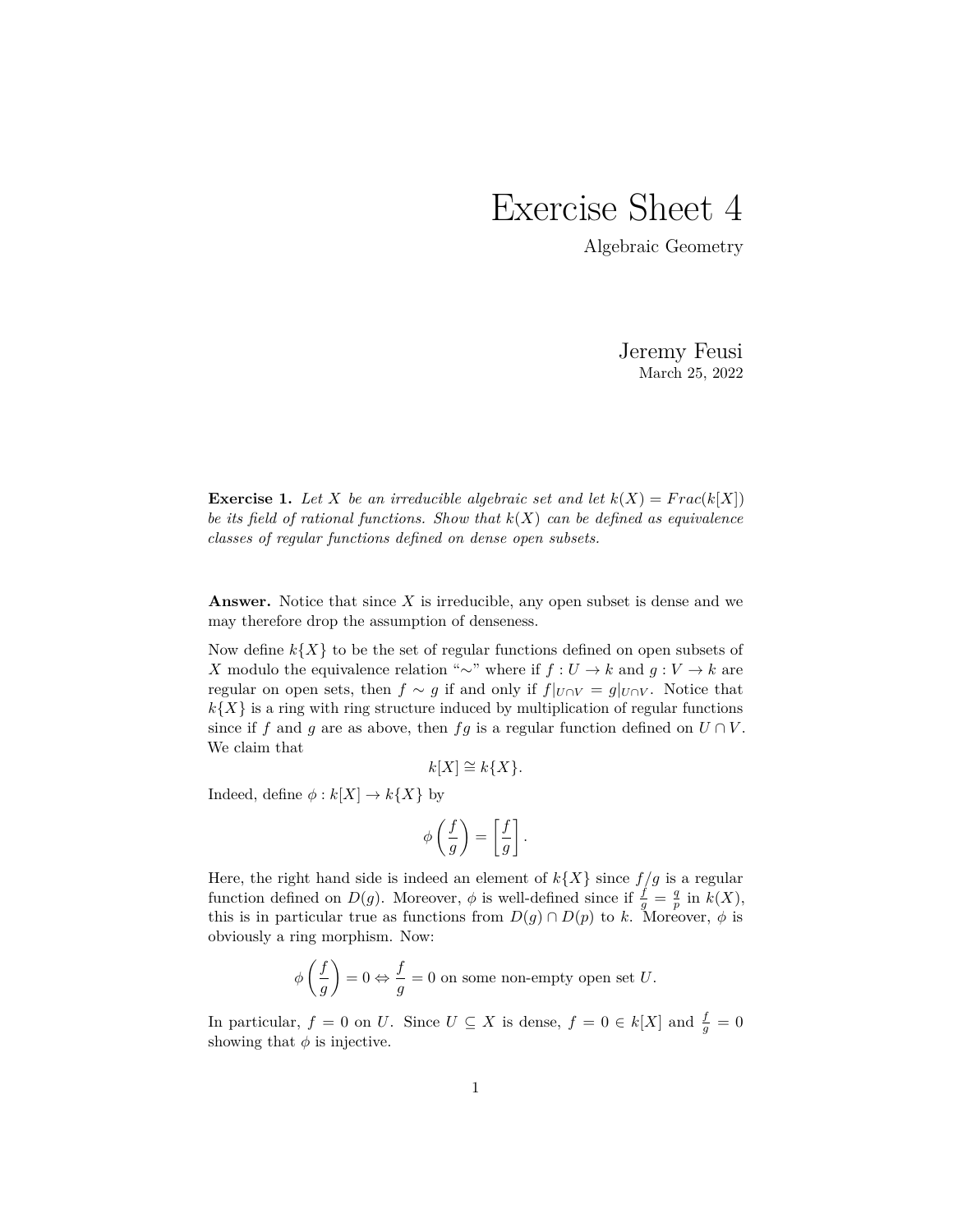For surjectivity, let  $p: U \to X$  be a regular function defined on an open subset of *X*. Since the equivalence class [*p*] is invariant under taking restrictions and the distinguished open subsets form a basis, we may assume  $U = D(h)$  for some *h* ∈ *k*[*X*]. But then, from the lecture, we know that  $p = \frac{g}{h^n}$  for some  $g \in k[X]$ and  $n \in \mathbb{N}$ . Hence

$$
[p]=\phi\left(\frac{g}{h^n}\right)
$$

and  $\phi$  is surjective.  $\Box$ 

**Exercise 2.** *Show that any two different lines in*  $\mathbb{P}_k^2$  *meet exactly in one point.* 

**Answer.** We define lines to be the zero-sets of linear polynomials. Since we are considering the projective space, it is necessary to require that the linear polynomial be homogeneous in order to make this well-defined.

Hence consider  $h_1(x, y, z) = a_1x + b_1y + c_1z \in k[x, y, z]$  and  $h_2(x, y, z) =$  $a_2x + b_2y + c_2z \in k[x, y, z]$  arbitrary with  $a_i, b_i, c_i \in k \setminus \{0\}$ . In order for  $Z(h_1)$ and  $Z(h_2)$  to be distinct lines, we must have that  $(a_1, b_1, c_1)$  and  $(a_2, b_2, c_2)$  are linearly independent. Namely because:

$$
[z_1 : z_2 : z_3] \in Z(h_i) \Leftrightarrow (z_1, z_2, z_3) \perp (a_i, b_i, c_i).
$$

But then:

$$
[z_1 : z_2 : z_3] \in Z(h_1) \cap Z(h_2) \Leftrightarrow (z_1, z_2, z_3) \in \langle (a_1, b_1, c_1), (a_2, b_2, c_2) \rangle^{\perp}.
$$

Since the orthogonal complement of a 2-dimensional subspace of  $k^3$  is 1-dimensional and  $[z_1 : z_2 : z_3] = [\lambda z_1 : \lambda z_2 : \lambda z_3]$  for any  $\lambda \in k \setminus \{0\}$  it follows that  $Z(h_1) \cap Z(h_2)$  contains exactly one element.  $\square$ 

**Exercise 3.** Assume that  $k = \overline{\mathbb{F}_p}$ . Consider the Frobenius map  $Frob : \mathbb{A}_k^n \to \mathbb{A}_k^n$ *that sends*  $(a_0, \ldots, a_n)$  *to*  $(a_0^p, \ldots, a_n^p)$ *. Show that it is a bijection but not an isomorphism. Explain why fixed points of F rob<sup>m</sup> are the points with coordinates in* F*m.*

**Answer.** For the proof we use the following lemma from general algebra:

**Lemma 0.1.**

$$
k:=\overline{\mathbb{F}_p}=\bigcup_{m=1}^\infty \mathbb{F}_{p^m}
$$